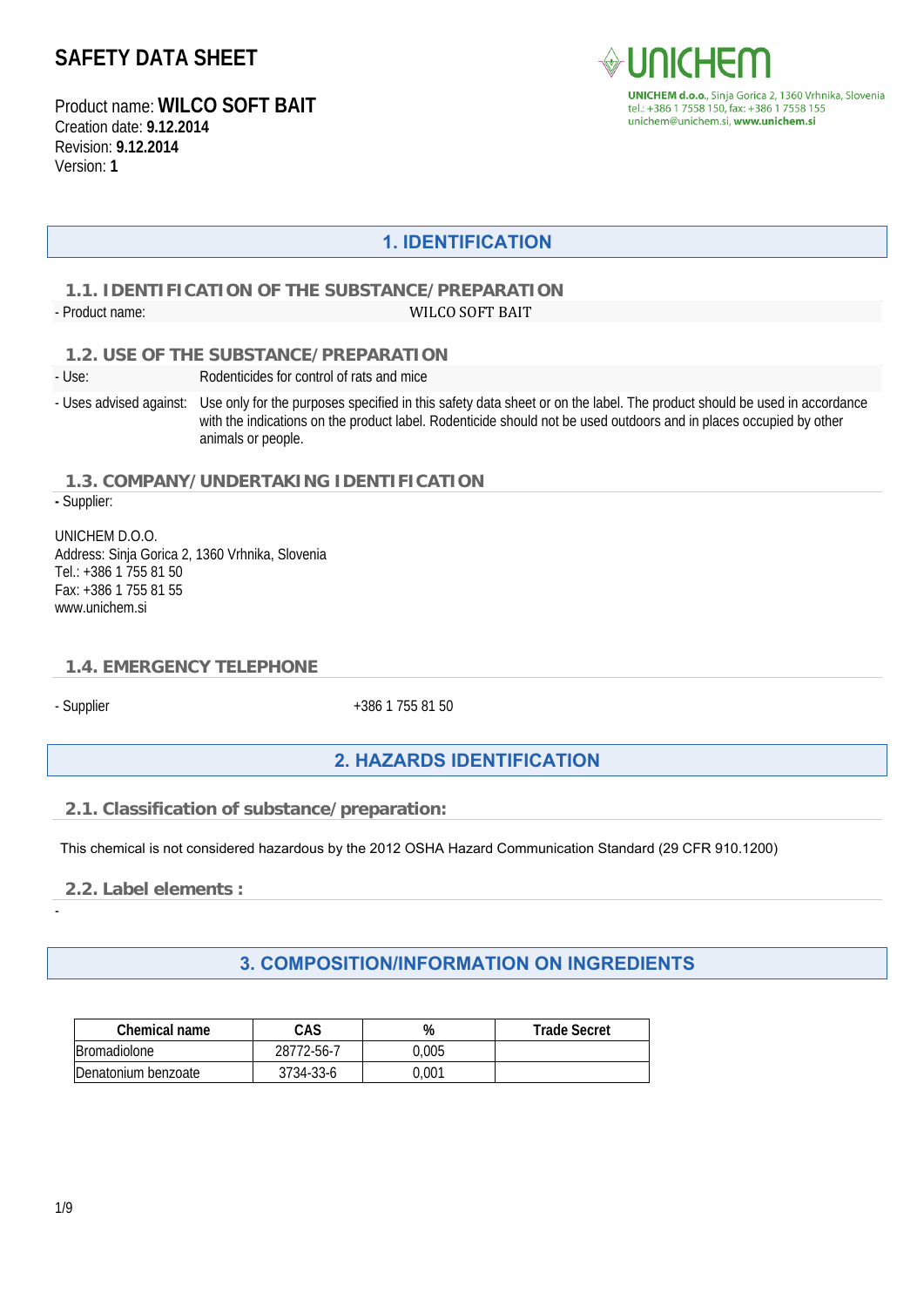Product name: **WILCO SOFT BAIT** Creation date: **9.12.2014** Revision: **9.12.2014** Version: **1**



## **4. FIRST-AID MEASURES**

#### **4.1. First-aid measures:**

#### General measures

Remove affected person from the contaminated area to fresh air or well-ventilated area, providing her basic life functions and protect it from the cold or heat. Never give anything by mouth to an unconscious person.

#### Skin contact:

Take off all contaminated clothing. Wash thoroughly with plenty of water and soap! If feeling unwell seek medical help.

#### Eye contact:

Immediately flush eyes with plenty of water while keeping eyelids open (at least 15 minutes). Check for and remove any contact lenses. If irritation persist, seek professional medical attention.

#### Inhalation:

Remove patient to fresh air-move out of dangerous area. If symptoms persist seek medical attention.

#### Ingestion:

Do not induce vomiting. Rinse mouth with water. Immediately consult a specialist. Show the physician the Safety Data Sheet or label.

### **4.2. Symptoms:**

Skin contact: Contact with skin may cause irritation.

Eye contact: Contact with eyes can cause irritation.

#### Inhalation:

-

#### Ingestion:

Bromadiolone is an anticoagulant which may produce bleeding. Smptoms may be delayed for several days after exposure. In case of poisoning bleeding disorders and increased bleeding tendency my occur. In severe poisoning a strong internal bleeding can cause circulatory collapse and consequent death.

## **4.3. Indication of any immediate medical attention and special treatment needed**

Bromadiolone is an anticoagulant which may produce bleeding; this may be delayed for several days after exposure. In case of bleeding or reduced activity of prothrombin is indicated to use antidote vitamin K1 (phytomenadione) at a dose of 10-20 mg (5-10 mg in children) slowly iv or as an infusion. Further treatment: Vitamin K1 (phytomenadione) is administered to 6x daily at a dose of 10 mg iv depending on the clinical picture, in most serious poisonings to 125mg / day. Vitamin K3 (menadione) is not effective! Because of the risk of hematoma avoid intramuscular injections. In the case of severe bleeding blood transfusions and further substitution of coagulation factors in the form of fresh frozen plasma or prothrombin complex concentrate are also needed.

## **Section 5. FIRE-FIGHTING MEASURES**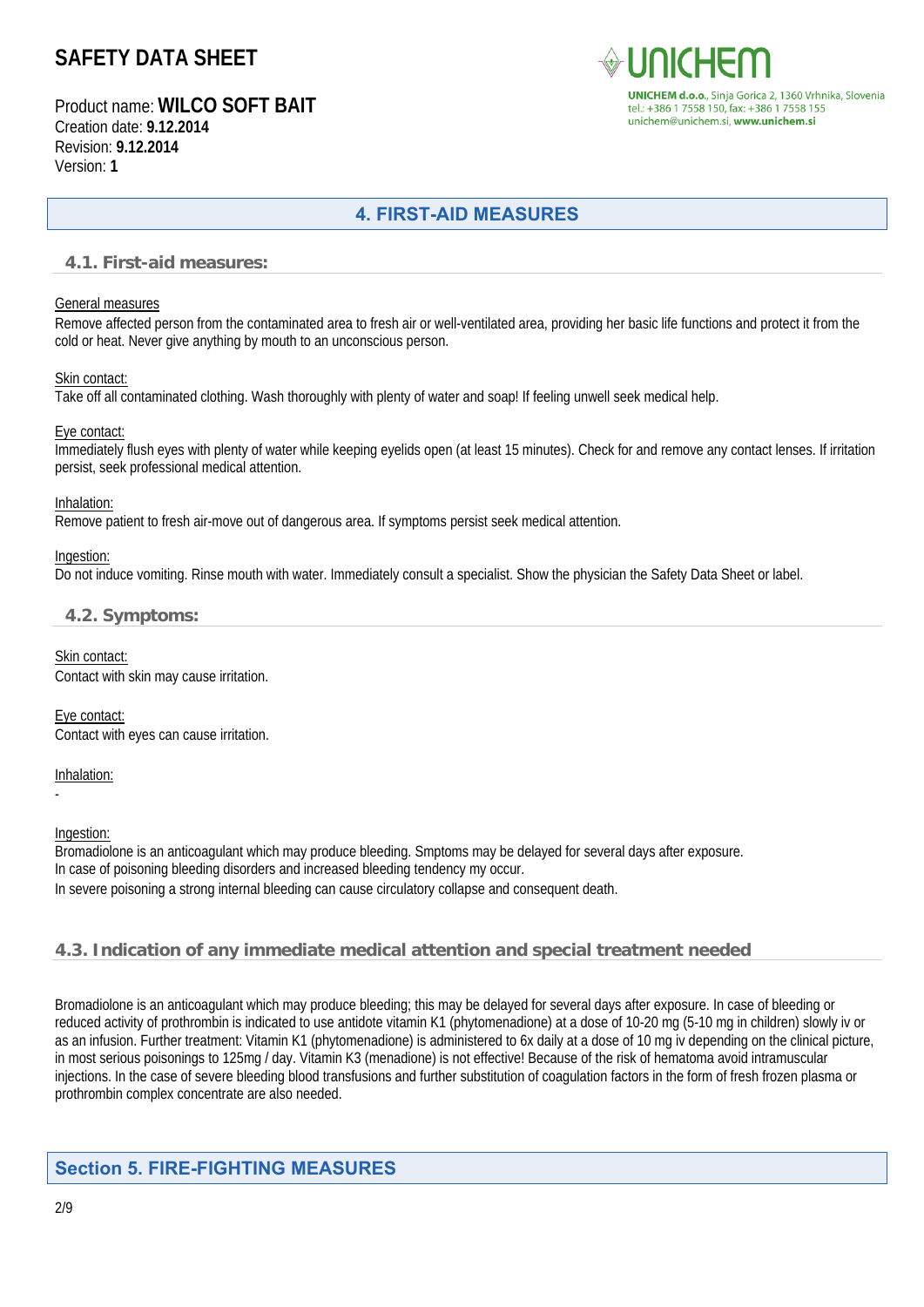Product name: **WILCO SOFT BAIT** Creation date: **9.12.2014** Revision: **9.12.2014** Version: **1**



#### **5.1. Extinguishing media**

Suitable extinguishing media: Carbon dioxide. Dry chemical powder. Alcohol or polymer foam.

Unsuitable extinguishing media: Full water jet.

#### **5.2. Special hazards arising from the substance or mixture**

Hazardous combustion products: In the event of fire the following is released: poisonous and irritating gases.

#### **5.3. Advice for firefighters**

#### Protective actions

In case of fire do not breathe fumes/gases. Cool containers at risk with water spray jet. If possible remove containers from endangered area. Contaminated firefighting water must be disposed of in accordance with the regulations; do not allow to reach the sewage system.

#### Special protective equipment for fire-fighters

Fire-fighters should wear appropriate protective clothing for fire-fighters (including helmets, protective boots and gloves) (EN 469) and selfcontained breathing apparatus (SCBA) with a full face-piece (EN 137) .

## **6. ACCIDENTAL RELEASE MEASURES**

#### **6.1. Personal precautions, protective equipment and emergency procedures**

#### 6.1.1. For non-emergency personnel

#### **Protective equipment**

Use personal protective equipment (Section 8). Refer to protective measures listed in sections 7 and 8.

#### **Emergency procedures**

Ensure adequate ventilation.

#### **6.2. Environmental precautions**

Do not allow product to reach water/drains/sewage systems or permeable soil. If accidental entry into water or ground occurs, inform responsible authorities.

#### **6.3. Methods and material for containment and cleaning up**

Take up mechanically and collect in suitable container and dispose according to current regulations.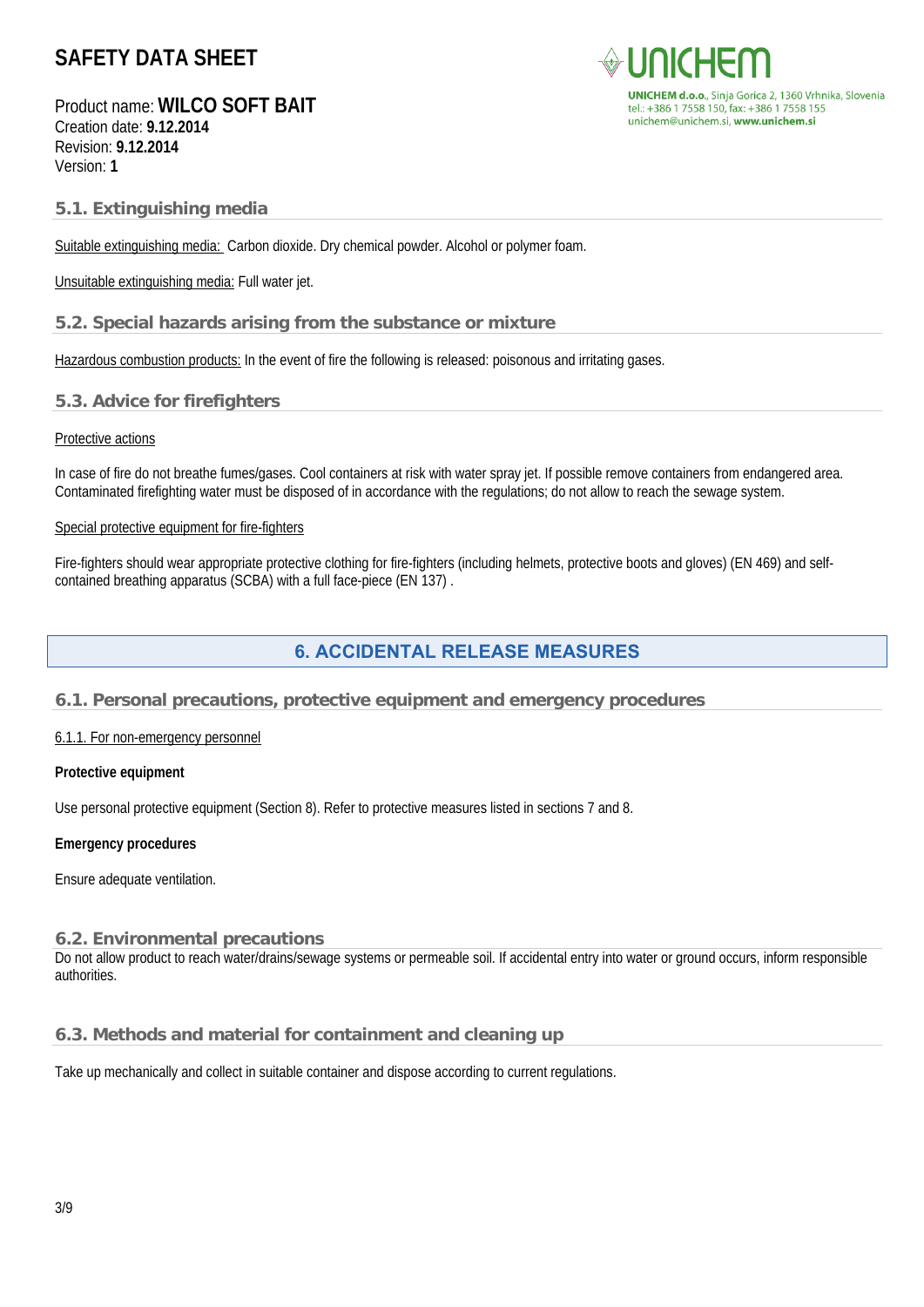Product name: **WILCO SOFT BAIT** Creation date: **9.12.2014** Revision: **9.12.2014** Version: **1**



CHEM d.o.o., Sinja Gorica 2, 1360 Vrhnika, Slovenia tel.: +386 1 7558 150, fax: +386 1 7558 155 unichem@unichem.si. www.unichem.si

# **7. HANDLING AND STORAGE**

### **7.1. Precautions for safe handling**

7.1.1. Protective measures

**Measures to prevent fire**  Ensure adequate ventilation.

**Measures to prevent aerosol and dust generation**  Avoid formation of dust.

#### **Measures to protect the environment**

For use only in areas that are inaccessible to infants, children, companion animals and non-target animals.

#### 7.1.2. Advice on general occupational hygiene

Refer to instructions on label and regulations for safety and health at work. Use personal protective equipment. Do not eat, drink or smoke while working. Ensure adequate ventilation. Avoid contact with skin and eyes. Before eating, drinking or smoking leave the work area and wash your hands and any other exposed areas with mild soap and water. After working with the product wash yourself and change clothes.

### **7.2. Conditions for safe storage, including any incompatibilities**

#### 7.2.1. Technical measures and storage conditions

Store in original, tightly closed container in a dry place. Store at room temperature. Keep container in a well ventilated place. Keep away from food, drink and animal feedingstuffs Keep out of the reach of children. Keep away from animals. Protect from direct sunlight.

#### 7.2.2. Requirements for storage rooms and vessels

Keep in properly labeled containers.

### **7.3. Specific end use(s)**

#### **Recommendations**

The product is intended for use as a rodenticide (biocidal agent). Before using this product read the instructions for use.

## **8. EXPOSURE CONTROLS/PERSONAL PROTECTION**

#### **8.1. Control parameters**

#### 8.1.1. Occupational Exposure limit values

#### No information

#### **8.2. Exposure controls**

#### 8.2.1. Appropriate engineering control

**Substance/mixture related measures to prevent exposure during identified uses**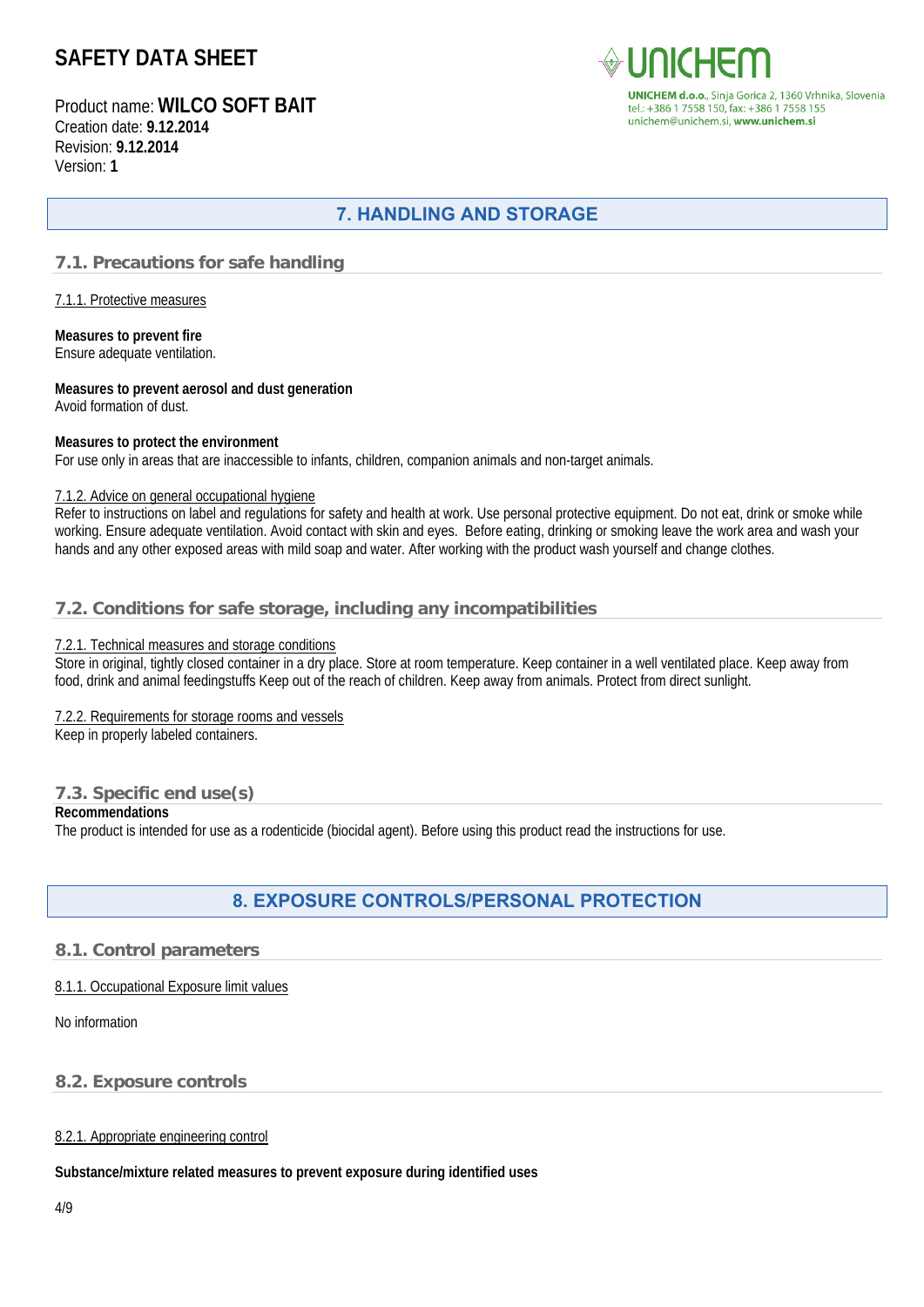# Product name: **WILCO SOFT BAIT**

Creation date: **9.12.2014** Revision: **9.12.2014** Version: **1**



Use good personal hygiene practices-wash hands at breaks and when done working with material. Avoid contact with eyes and skin. Keep away from direct sun-light or other heat sources and sources of ignition. Prevent dusting.

#### **Organisational measures to prevent exposure**

Do not eat, drink or smoke while working.

#### **Technical measures to prevent exposure**

Keep away from food, drink and animal feedingstuffs Good ventilation.

8.2.2. Personal protective equipment

**Eye and face protection** 

Protective goggles

**Hand protection** 

Protective gloves.

#### **Skin protection**

No requirements under normal use conditions.

#### **Respiratory protection**

Not needed under normal use and adequate ventilation.

## **9. PHYSICAL AND CHEMICAL PROPERTIES**

### **9.1. General information**

| - Physical state: | solid paste |
|-------------------|-------------|
| - Colour:         | red         |
| - Odour:          | weak        |

#### Important health, safety and environmental information

| рH                          | No information    |
|-----------------------------|-------------------|
| <b>Melting point</b>        | No information    |
| Boiling point/boiling range | No information    |
| Flashpoint                  | No information    |
| <b>Evaporation rate</b>     | No information    |
| Ignition temperature        | No information    |
| Explosion limits (vol%)     | No information    |
| Vapour pressure             | No information    |
| Vapour density              | No information    |
| <b>Density</b>              | Relative density: |
|                             | 1,25              |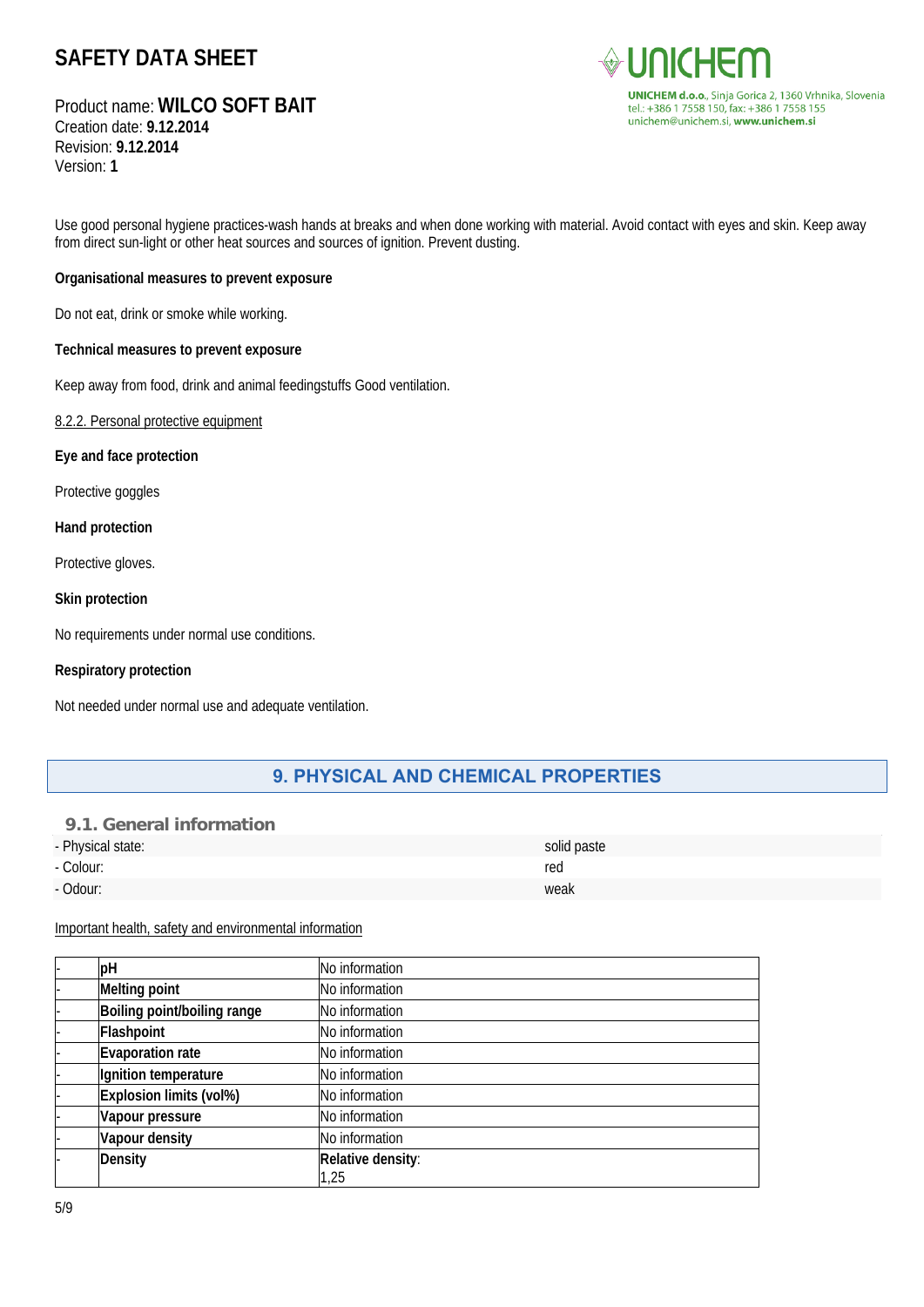Product name: **WILCO SOFT BAIT** Creation date: **9.12.2014** Revision: **9.12.2014** Version: **1**



| Solubility                                           | No information                                          |
|------------------------------------------------------|---------------------------------------------------------|
| Partition coefficient n-octanol/water No information |                                                         |
| (log Kow)                                            |                                                         |
| Auto-ignition temperature                            | No information                                          |
| Decomposition temperature                            | No information                                          |
| <b>Viscosity</b>                                     | No information                                          |
| <b>Explosive properties</b>                          | Product is not explosive. Product is not self igniting. |
| Oxidising properties                                 | No oxidizing properties.                                |

### **9.2. Other information**

Remarks:

# **10. STABILITY AND REACTIVITY**

#### **10.1. Reactivity**

Stable under recommended transport or storage conditions.

#### **10.2. Chemical stability**

Product is stable under normal conditions according to handling and storage.

#### **10.3. Possibility of hazardous reactions**

None under normal processing.

#### **10.4. Conditions to avoid**

Avoid high temperatures.

#### **10.5. Incompatible materials**

Strong oxidizing agents.

#### **10.6. Hazardous decomposition products**

Under normal use conditions no hazardous decomposition products expected. In case of fire/explosion vapours dangerous for health are spread. Carbon oxides.

## **11. TOXICOLOGICAL INFORMATION**

#### **11.1. Information on toxicological effects**

# 11.1.1. Acute toxicity

## **For product**

| lexp.<br>route | 'ype      | species | Time | value            | Method | <b>Remark</b> |
|----------------|-----------|---------|------|------------------|--------|---------------|
| ora            | $LD_{50}$ | rat     |      | mg/kg bw<br>2000 |        |               |
| dermal         | $LD_{50}$ | Irat    |      | 2000<br>mg/kg bw |        |               |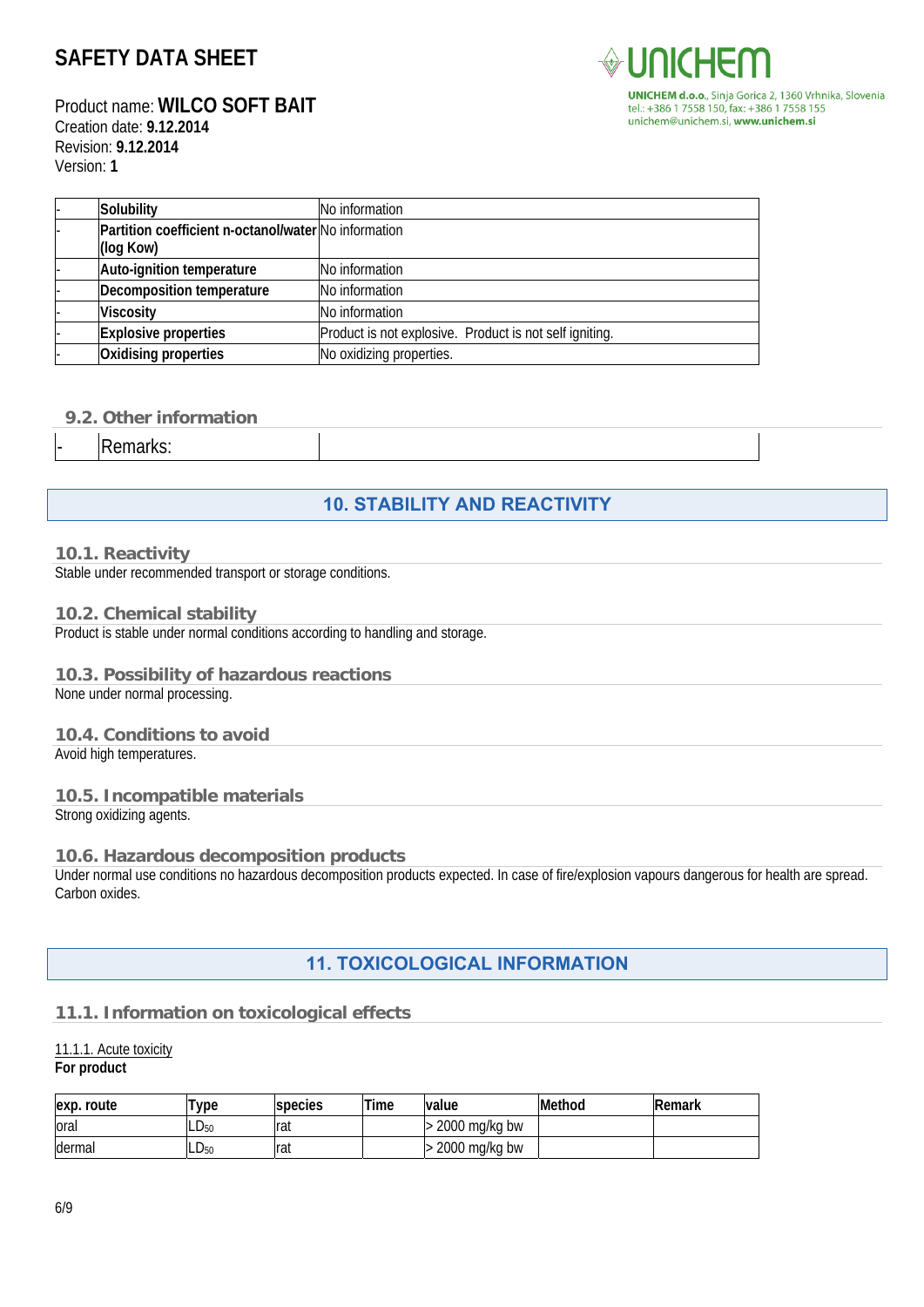Product name: **WILCO SOFT BAIT** Creation date: **9.12.2014** Revision: **9.12.2014** Version: **1**



## **For components**

| Chemical name                             | exp. route | Type             | species | Time | value             | <b>Method</b> | <b>IRemark</b> |
|-------------------------------------------|------------|------------------|---------|------|-------------------|---------------|----------------|
| <b>Bromadiolone</b><br>$(28772 - 56 - 7)$ | oral       | $LD_{50}$        | Irat    |      | $> 0.56$ mg/kg bw |               |                |
| Bromadiolone<br>$(28772 - 56 - 7)$        | dermal     | LD <sub>50</sub> | Irat    |      | $>$ 1,71 mg/kg bw |               |                |

11.1.2. Skin corrosion/irritation, serious eye damage/irritation, aspiration hazard No information

11.1.3. Respiratory or skin sensitisation No information

11.1.4. Carcinogenicity, Mutagenicity, Reproductive toxicity **Carcinogenicity**  No information

**(Germ cell) mutagenicity**  No information

## **Reproductive toxicity**

No information

**Summary of evaluation of the CMR properties**  No information

11.1.5. STOT-single and repeated exposure No information

## **12. ECOLOGICAL INFORMATION**

#### **12.1. Toxicity**

12.1.1. Acute (short-term) toxicity

#### **For components**

| Substance (CAS Nr.) Type                         |                   | Value       | <b>Exposure Species</b><br><b>time</b> |           | Organism                   | Method | Remark |
|--------------------------------------------------|-------------------|-------------|----------------------------------------|-----------|----------------------------|--------|--------|
| Bromadiolone (28772- LC <sub>50</sub><br>$56-7)$ |                   | $2,86$ mg/L | 96 h                                   | fish      | Oncorhynchus<br>mvkiss     |        |        |
|                                                  | $LC_{50}$         | 2 mg/L      | 48 h                                   | crustacea | Daphnia magna              |        |        |
|                                                  | EbC <sub>50</sub> | $0,17$ mg/L | 96 h                                   | algae     | Scenedesmus<br>subspicatus |        |        |

**12.2. Persistence and degradability** 

12.2.1. Abiotic degradation, physical- and photo-chemical elimination No information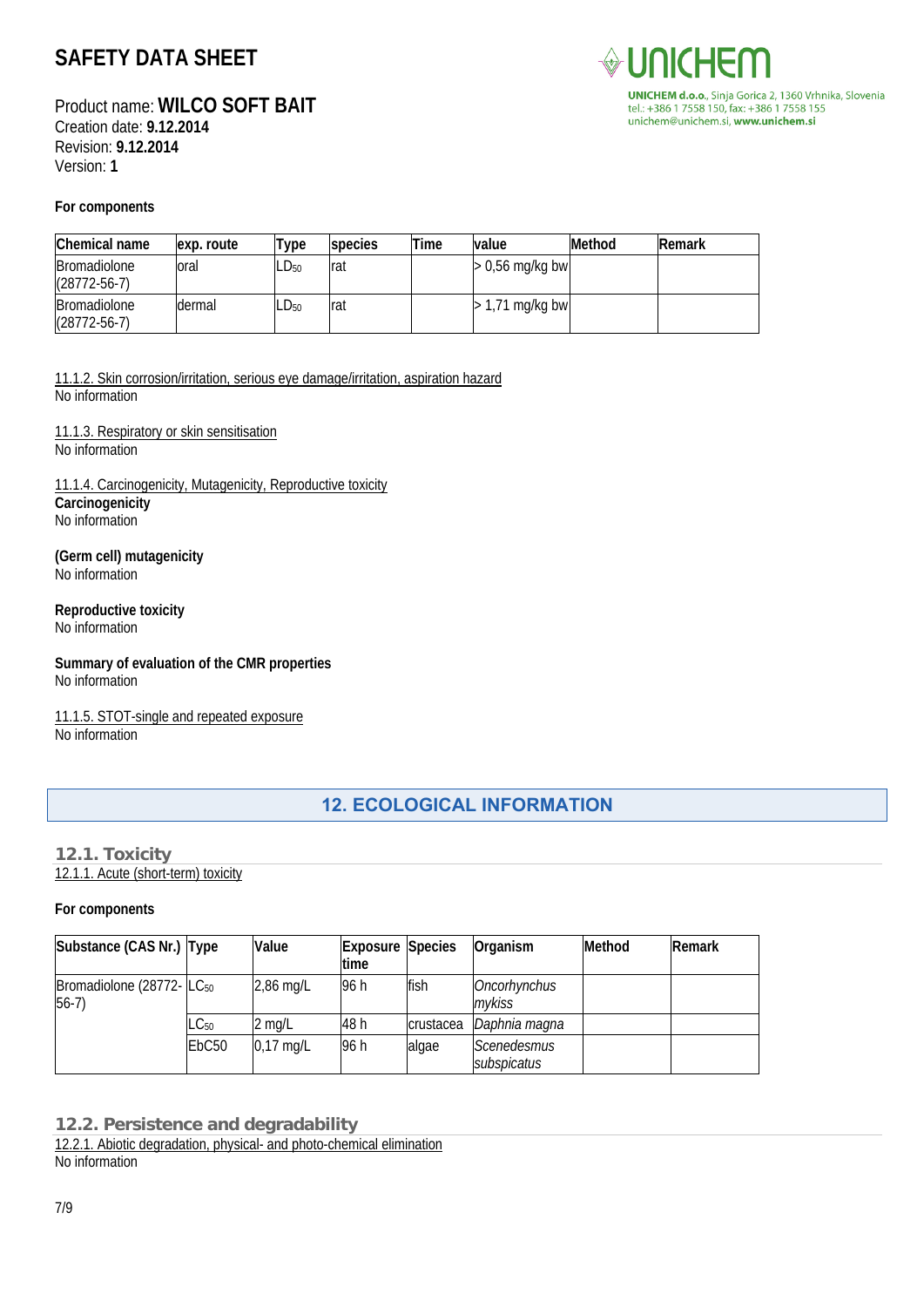Product name: **WILCO SOFT BAIT**

Creation date: **9.12.2014** Revision: **9.12.2014** Version: **1**

12.2.2. Biodegradation No information

## **12.3. Bioaccumulative potential**

12.3.1. Partition coefficient n-octanol/water (log Kow)

#### **For components**

| Substance (CAS Nr.)                                            | Media     | value | I lemperature | <b>IDH</b> | <b>Concentration Method</b> |  |
|----------------------------------------------------------------|-----------|-------|---------------|------------|-----------------------------|--|
| $\blacksquare$ Bromadiolone (28772 - Octanol-water $\vert$ > 3 |           |       |               |            |                             |  |
| $56 - 7$                                                       | (log Pow) |       |               |            |                             |  |

#### 12.3.2. Bioconcentration factor (BCF)

No information

#### **12.4. Mobility**

12.4.1. Known or predicted distribution to environmental compartments No information

12.4.2. Surface tension No information

# 12.4.3. Adsorption/Desorption

No information

## **13. DISPOSAL CONSIDERATIONS**

#### **13.1. Waste treatment methods**  13.1.1. Product / Packaging disposal

#### **Waste chemical**

Disposal must be made according to official regulations: to leave it to authorized collector/remover/transformer of hazardous waste. It is not allowed to empty into ground or the aquatic environment.

#### **Packaging**

Completely emptied container dispose according to regulations.

## **14. TRANSPORT INFORMATION**

### **14.1. UN number**

## **14.2. UN proper shipping name**

Not dangerous according to ADR.

### **14.3. Transport hazard class(es)**

**UNICHEM d.o.o.**, Sinja Gorica 2, 1360 Vrhnika, Slovenia tel.: +386 1 7558 150, fax: +386 1 7558 155 unichem@unichem.si, www.unichem.si

-

-